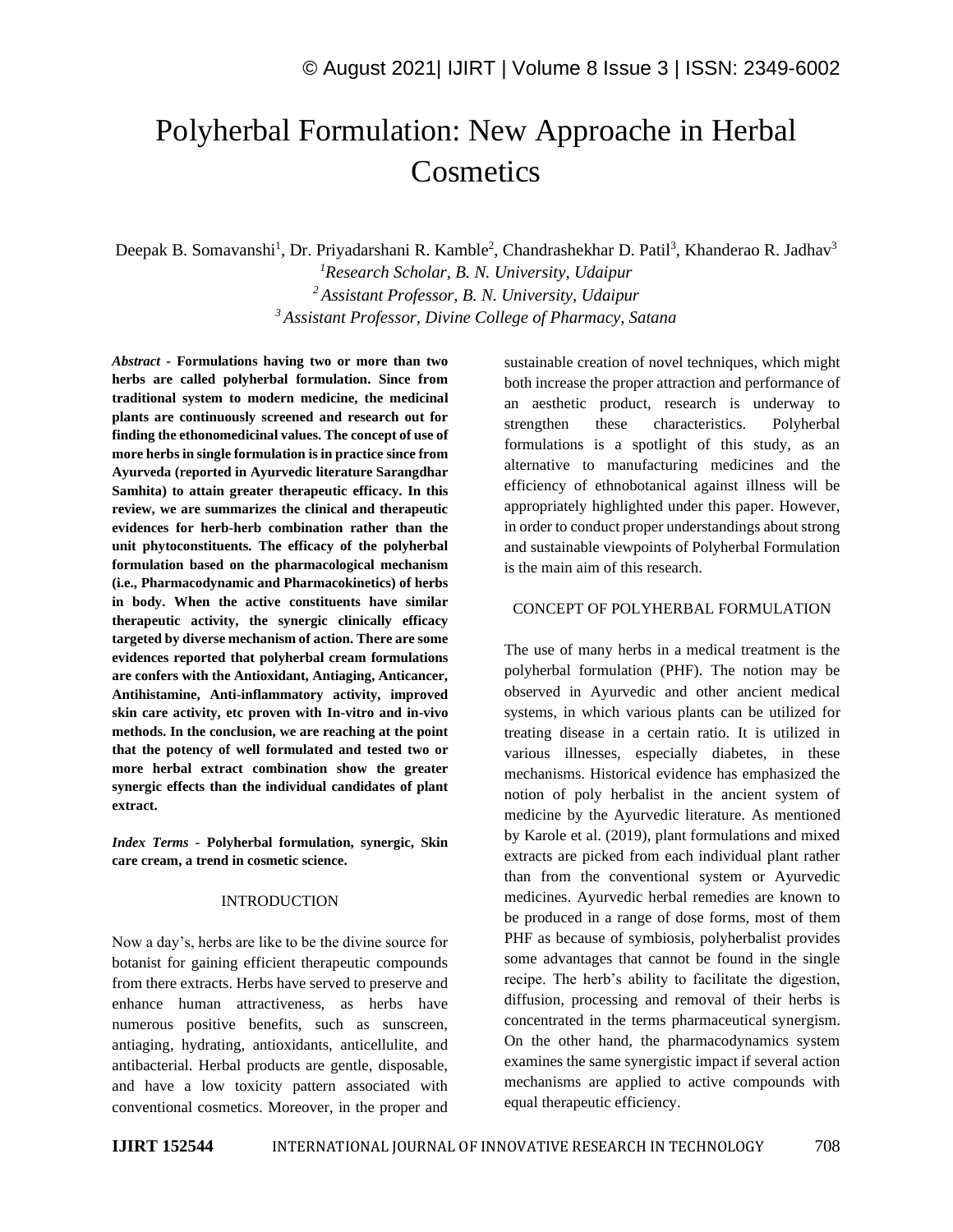

Figure 1: Creative Commons Attribution in Herbal formulation

(Source: Karole et al., 2019)

The lack of physical exercise and the high availability of food have increased the exact number of medical conditions around the world. As mentioned by Kurian et al. (2021), there is no proof that many illnesses are lifetime recovery and that deaths are high because of life-threatening health issues. In this phase, there are many different kinds of elements such as liposomes, pyrosomes, transfersomes, nanoemulsions, nanoparticles, microemulsions, nanocrystals and cubosomes are the techniques researched and discussed. Data suggest that out of 15 000 medicinal plants, 700 ethnobotanical substances have proven themselves as increased visibility of right-winged, antidiuretic, anticancerous, antiulcerative, antibacterial, enzyme, anti-hypertensive, antidandruff, and several human diseases (Irshad et al., 2021). For the production of these herbal medicines, the entire plant or portion is employed. The appropriateness of hypoglycemic effects for human consumption is determined by careful training and extraction of fluids. In general, formaldehyde, methanol, acetone, water, hexane, and hydrochloride are some of the solvents that are utilized, as synthetic plant-based pharmaceuticals are costly.

Allopolyherb compositions refer to the combination of polyherbal and allopathic medications. The herbal plant and its components are one of the oldest types of therapy for sickness and discomfort. Although herbal remedies have been successful in the treatment of different illnesses and conditions all over the world from ancient times. These are typically regarded as less harmful than synthetic Allopathic medications and free of any adverse effects. As per the words of Barti and Ram (2021), Allopolyherb compositions refer to the mix of polyherbal and allopathic medications. The herb plants and their components are one of the oldest types of therapy for sickness and discomfort. Although herbal remedies have been successful in the treatment of different illnesses and conditions all over the planet from ancient times. These are typically regarded as less harmful than artificial Allopathic medications and free of any adverse effects.

## THE RATIONALE BEHIND POLYHERBAL FORMULATION

In order to represent many different kinds of issues during the conduction process, the difficulty with polyherbal formulation occurs due to source and production method, toxicity because of poor fabrication, illogical prescription of polyherbal, and legislation. As suggested by Abutaha et al. (2021), Emblica Officinalis is a more significant and stronger Rasayana group medication, primarily for the promotion of health and immunity of illnesses. The medicinal plants were considered sacred and were used for the treatment of human diseases by early civilization. On the other hand, arthritis is the most common and harmful issue for the conduction process of Polyherbal formulation as it burns the skin tissues in a huge manner. Arthritis is an inflammatory joint condition involving one or more bodily joints but is a systemically invisible illness, with complex acute immune activation and persistent bone and cartilage division. Moreover, Arthritis usually targets the joints instead of the organs, which typically causes cartilage degradation and abnormal joining stiffness owing to bone fusion.

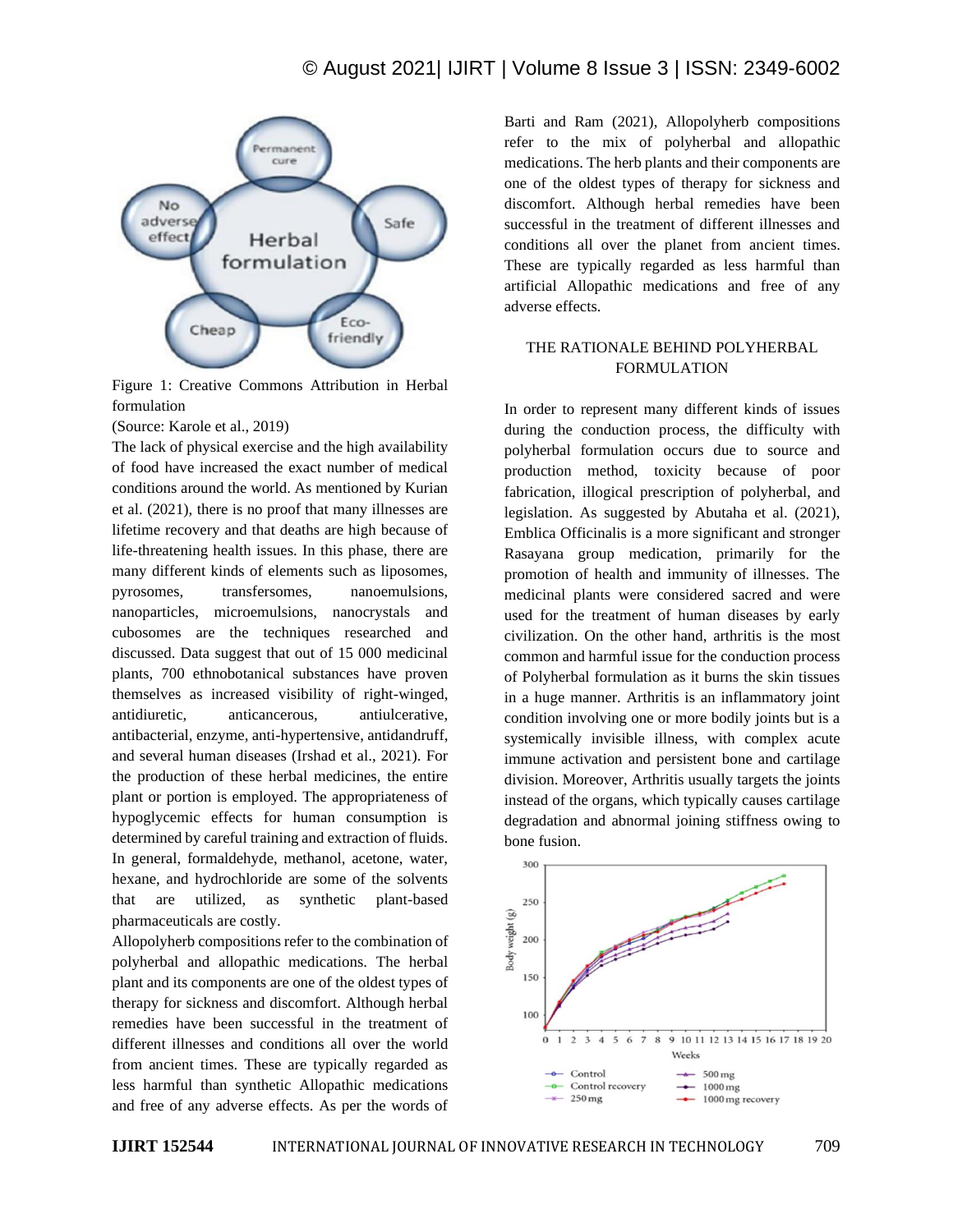Figure 2: Bodyweight of female rats orally administered

(Source: Abutaha et al., 2021)

In arthritis, more than 100 distinct types of joint inflammatory tracts are implicated according to the stage as this is the oldest human illness and impacts a greater universal population; substantial improvements in the development of sustainable treatment have not been made. The primary drawback of the powerful synthetic medicines accessible is their volatility and associated effects and symptoms recur after cessation. As per the words of Joshi et al. (2020), the recipe consisting of one or several plants for treating human illness and immunity is a polyherbal formulation. Saranghar Samhita, the ayurvedic literature, stressed the notion of poly herbalism in order to attain the desired therapeutic effects. The active phytoconstituents of the individual plants are also not adequate to attain the required antimicrobial effects but will increase the antimicrobial effects and lower their toxicity after combining the selected numerous plant species to the required ratio. Oral formulations for individual doses are simple to consume and apply to elderly individuals.

The recipe comprising one or several plants for treating human illness and immunity is a polyherbal formulation. However, the active phytoconstituents of the individual plants are also not adequate to attain the required antimicrobial effects but will increase the antimicrobial effects and lower their toxicity after combining the selected numerous plant species to the required ratio. Oral formulations for individual doses are simple to consume and apply to elderly individuals. As suggested by Mansuri et al. (2017), the primary cause of death and disability related to cardiovascular disease (CVD) and renal failure is controlled hypertension. Almost one in three individuals in the United States and China, for instance, has high cholesterol. However, recent research in China showed 36.0 percent CVD and 30.8 percent respectively age, gender, alcohol use, waist circumference, carbohydrate restriction, and lipids, opposite.

#### METHODOLOGY

In order to represent the importance of methodology in research, it can be stated that this method supports the researcher to make proper study analyses in a logical manner. The importance and adequacy of the use of distinct research methodologies are the most important objective for the researchers and a proper and suitable introduction about Polyherbal Formulation. On the other hand, a methodology is a collection of concepts or recommendations on how to obtain and validate a subject's information.





Computational physics fields have created several methodological bodies based on which their study may be carried out as researchers can state that a technique is a guidebook for some. As per the accordance of this study, it will be conducted by the second method as it supports the researcher to represent strong and sustainable viewpoints about polyherbal cosmetics. As per the words of Ober (2017), the data collection process is very important for the researchers as it supports the researcher to gather proper and valid data that directly relates to the research topic. Moreover, collecting data quality simply increases the exact reliability of the study in a logical manner. Similarly, this study is also conducted by the usage of thematic analysis as it supports the researcher to represent many viewpoints such as Skincare polyherbal cosmetics, Herbal trend in cosmetic science, and efficient approach for polyherbal cosmetics. As suggested by Rahmatizadeh et al. (2018), analysis is characterized as a cleaning, transformation, and modelling process, in order to discover useful insights into financial decisions. The objective of data analysis is to extract beneficial data and make decisions based on data analysis. However, a basic illustration of data analysis

is always when they choose what occurred last time or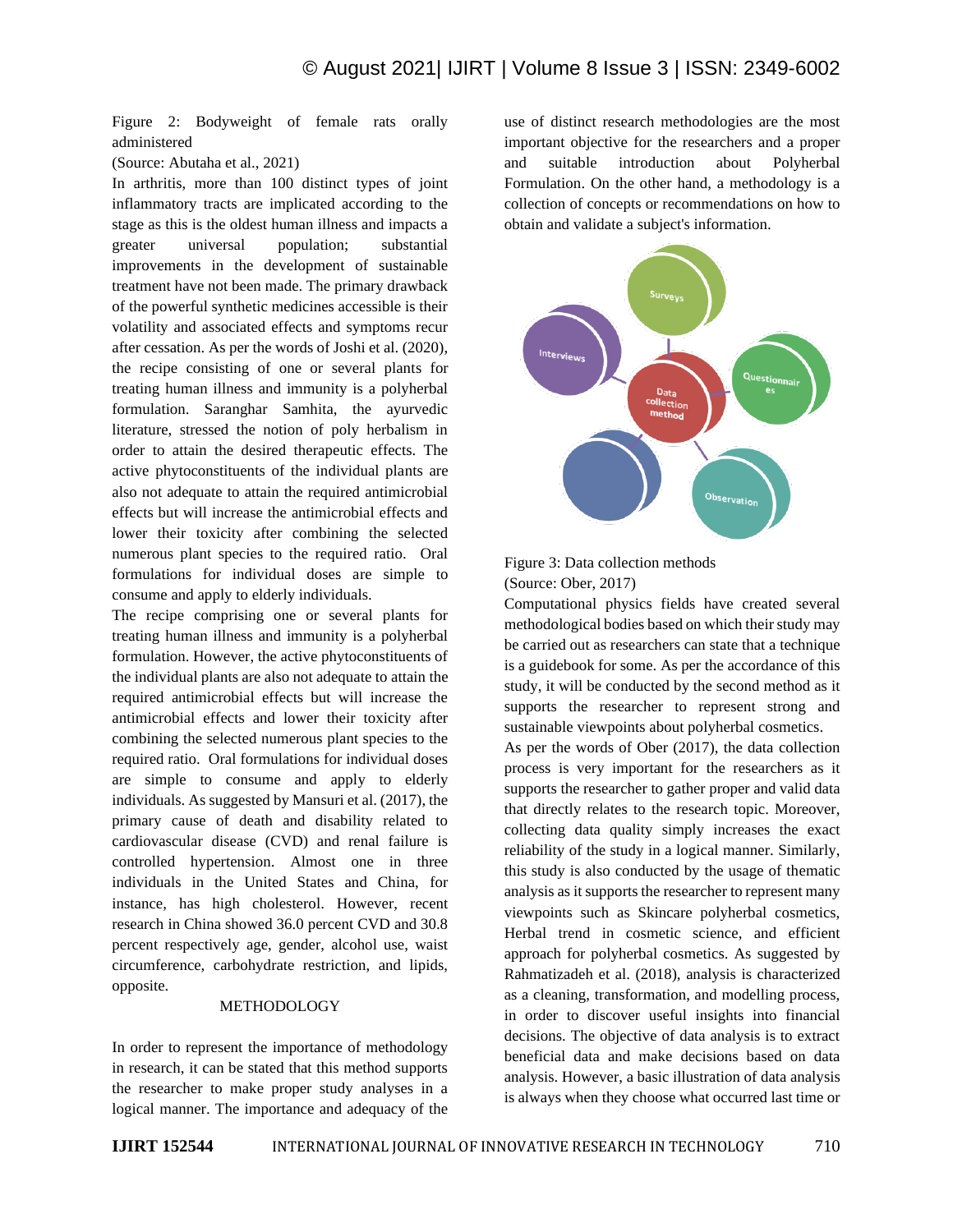what happens by making that particular option in our everyday lives. This is nothing else than to analyze and decide on both history and the future. Researchers mainly collect recollections of the history or their future dreams in this respect, as it's just an examination of data.

## RESULTS AND DISCUSSION

## The herbal trend in cosmetic science

Popularity in the culture of natural dyes and advances in technology in production has led to market floods and preparations of herbs. Herbal cosmetics have recently become widely recognized and popular with humans. These goods have claimed that they are effective and intrinsically acceptable because of everyday routine usage and are free of often recognized adverse effects with synthetic treatments. As per the words of Gubitosa et al. (2019), the plants used to produce Skin products have a number of functions, such as reactive, anti-inflammatory, hygienic, and antibacterial. This study will examine the satellite art and indeed the proven findings of herbal skin cosmetics and the cosmetic significance of plants that may be used in the creation of these compositions. Popularity in the society of herbal cosmetics and technical improvements in production has led to market floods and compositions of herbs. Herbal remedies have been recognized and acceptable among humans. These goods have claimed that they are effective and intrinsically acceptable because of everyday routine usage and are free of often recognized adverse effects with synthetic treatments.





However, the herbs used to produce Skin treatments have a number of functions, such as oxidant, pro, antiseptic and antibacterial. This study will examine the satellite art and the proven findings of herbal skin cosmetics and also the esthetic significance of plants that may be used in the creation of such formulations. As mentored by Girase et al. (2021), recycling of natural waste by green production and agribusiness to generate active substances for cosmetics is the proposed solution to sustainably for businesses. As César (2017), said that lowering the carbon footprint of a component by optimizing waste management is an important stage in the development lifecycle. It is also a sustainable alternative for ingredient suppliers to recycle natural through or wastes from the food sector as these natural materials can have a wide range of applications if optimized for cosmetics. It has shown numerous instances of the potential benefits of flavonoid-rich citrus pelts; rich in polyphenol olive waste and tomato-pulp plus seed that have oxidant advantages whose parts of fermentation can produce amino acids and Prebiotics.

Technology enables classic ingredients to be reinvented in many ways from enhanced techniques of processing to new advantages to silicon modeling which takes a certain guess of the research process. The attractiveness of people's skin and hair relies on their health, habits, routine work, weather and upkeep. The skin will dry throughout the summer and produce wrinkles, scratches, blemishes, discoloration, and sun damage owing to excessive heat exposure. Far cold affects the skin as cracks, wounds, abrasion, and infections. Skin disorders are frequent in all age ranges and may result from exposure to environment-friendly microorganisms, chemical substances, biotoxin, as well as from starvation. Only the expertise collected in the Ayurveda had to depend upon them.

#### SKINCARE POLYHERBAL COSMETICS

In present times, the conventional medicine platform which is mainly plant-based is relayed by a significant number of Indians. Because plant materials are wideranging, the innovation of herbal and ayurvedic formulations gradually increases one day. In particular, medicinal plant components are becoming increasingly important in current pharmacological dosing modes. Semi-solid formulations with medicinal ingredients designed for external use are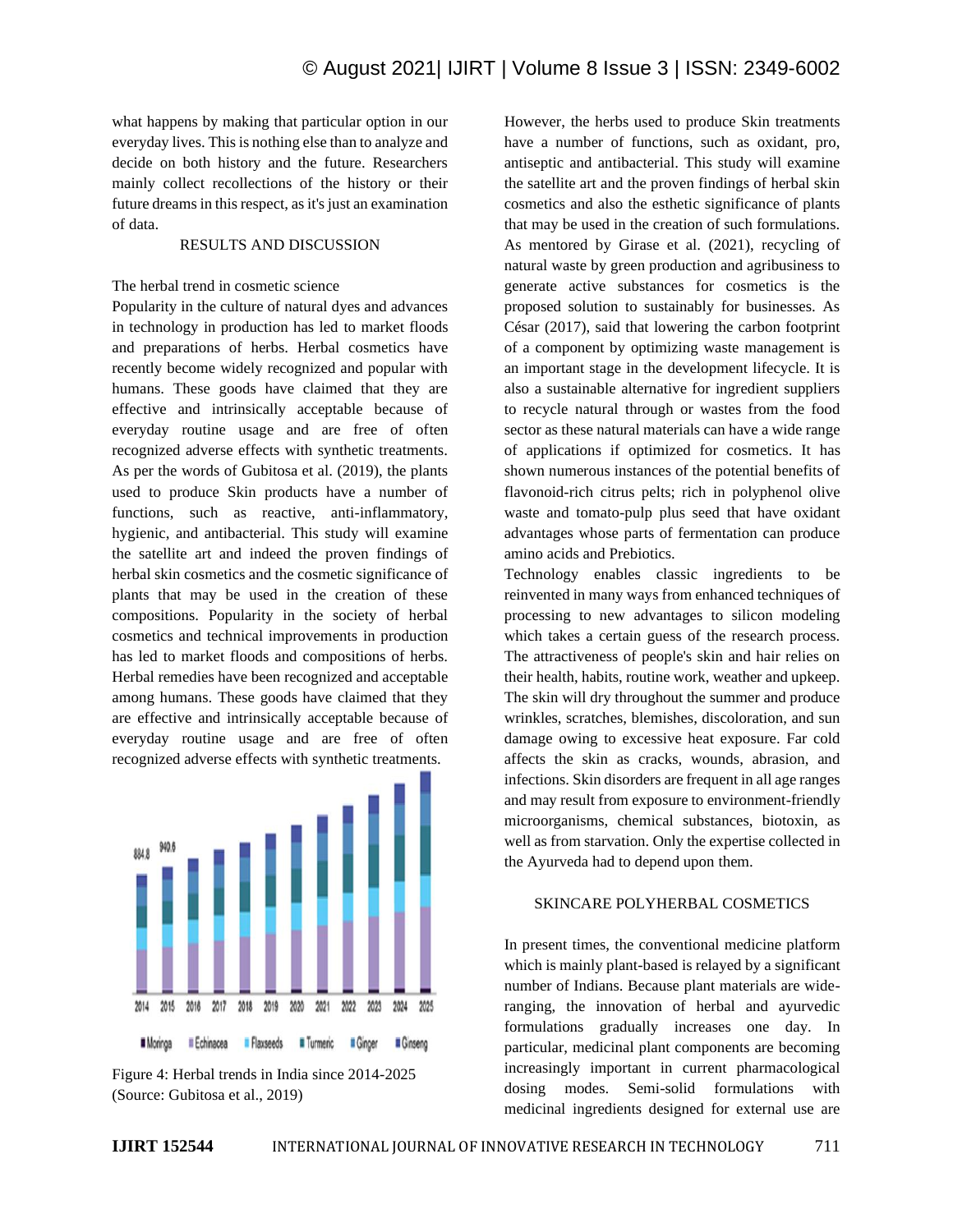pharmacological creams. The objective of this effort was to create and test creams utilizing natural components. As per the words of Chandrasekar et al. (2018), the plant components were first extracted using water and the reduction process was added to three distinct formulations in varying measures. Regarding physical characteristics such as pH, viscosity, and probability, the prepared creams were assessed. For the duration of 45 days, stability experiments were performed with a period of 15 days. On the other hand, Antibacterial and antibacterial activity of polyherbal cream was used as a basis.

Cosmetic goods protect the skin from exogenous toxic substances and increase the beauty and appeal of the skin. The use of cosmetics develops not only an appealing external look, but also a lifetime of good health via reduction of skin diseases. In skin care formulations, synthetic or natural substances enhance skin health, textue and integrity, moisturise and preserve elasticity by reducing type ii I and detoxification. As mentioned by Mangilal et al. (2017), the inclusion of components in skin care formulations is the reason for this cosmetic characteristic as it helps to prevent the formation of free radicals in skin and maintain skin qualities for a long period of time. The greatest way of reducing hair conditions, such as discoloration, skin ageing, skin wrinkling and rough skin structure, is through cosmetic goods. There is a growing demand for herbal cosmetics.

The growth of novel chemicals, financial benefits for the development of successful products, customer demand and a proper knowledge of skin chemistry are all responsible for this increase. Herbal medicines offer less negative effects, usually observed with synthetic ones. The increasing trend in the herbal commerce with the herbal cosmetics sector has shown market research to contribute to the fuelling of globe botanical demand. Aloe vera is renowned for its wellbeing, its beauty, its medical capabilities and its skin treatment for many years. Aloe vera is now a natural plant often used in cosmetics for a day. It can topically be used to burn, sunburn, minor irritation and inflamed skin problems as a lubricant and it possesses bacterial, bashing, cytotoxic and antioxidant properties.





Hair plays a crucial part in social organization and many beauty products are used for their upkeep. Herbal formulas have always been active and have relatively few or no synthetic adverse effects. The goal of this study was for the cure of different hair issues, such as loss, alopecia, hair fall, grey hair, dry and most frequent problems, and the value of polyherb hair oil. Herbal cosmetics are used to embellish and improve the look of humans. The goal of this research was to develop and assess herbal cold plant extracts made with water in oil methods for skin nourishment and humidity as the cold cream is made with moringa oil and mustard extract. Different assessment methods have been used for assessing the efficacy of the prepared product. In the produced cream there were no changes in physical characteristics. The prepared cream was consistent and propagating, homogeneous, pH, non-greasy as during studies there was no indication of a stages split.

The herbal extract with cold cream has a cooling and relaxing effect since water is slowly evaporated in the emulsion. The cold creams are more humidifying since they offer an oily obstacle that inhibits the loss of water from the top surface of the epidermis, the sample size of 200. These are water-in-oil emulsions that are designed with a localized and, occasionally,